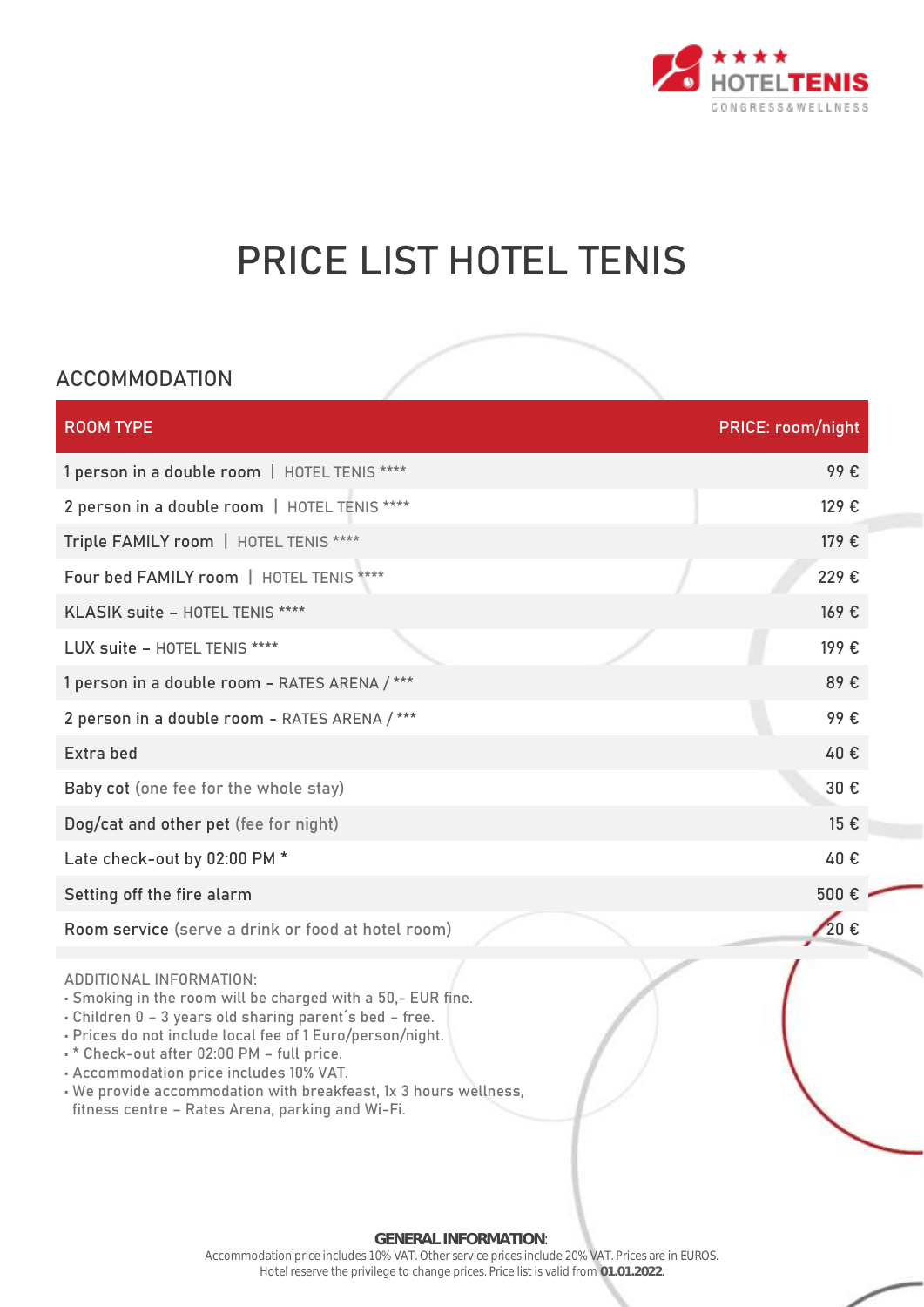

## **WELLNESS & SPA**

| <b>WELLNESS CENTER</b>                                                                                | <b>TIME</b>     | <b>PRICE</b>      |
|-------------------------------------------------------------------------------------------------------|-----------------|-------------------|
| Adult (Swimming pool, relaxation pool, children pool, whirlpool, saunas,<br>hydrotherapy, tepidarium) | 3 <sub>hr</sub> | 24€               |
| Children under 3 years of age (only accompanied by an adult)                                          | 3 <sub>hr</sub> | free              |
| Children 3 - 15 years (only accompanied by an adult)                                                  | 3 <sub>hr</sub> | 8,90€             |
| FAMILY PACKAGE / SATURDAY - SUNDAY /<br>(2 adults and max. 2 children under 13 years of age)          | 3 <sub>hr</sub> | 39€               |
| Each additional hour: adult / child up 3 years old                                                    | 1 <sub>hr</sub> | 7,50 € / 7,50 €   |
| Each additional child up to 3 years old *                                                             | 3 <sub>hr</sub> | $3 \epsilon$      |
| Seniors 60 and older, disabled                                                                        | 3 <sub>hr</sub> | $16 \text{ } \in$ |
| <b>Bathrobe</b>                                                                                       |                 | $3,50 \in$        |
| <b>Towel</b>                                                                                          |                 | 2,50€             |
| <b>Slippers</b>                                                                                       |                 | 2,50€             |

| <b>SWIMMING HOUR</b>                                                | <b>TIME</b>     | <b>PRICE</b>          |
|---------------------------------------------------------------------|-----------------|-----------------------|
| Adult<br>(Swimming pool, relaxation pool, children pool, whirlpool) | $1,5$ hr        | $9 \epsilon$          |
| Child under 3 years (only accompanied by an adult)                  | $1,5$ hr        | free                  |
| Child 3 - 15 years (only accompanied by an adult)                   | $1,5$ hr        | 5€                    |
| Each additional hour: adult / child 3 - 15 years                    | 1 <sub>hr</sub> | $7,50 \in 75 \in$     |
| Each additional child up to 3 years old *                           | $1,5$ hr        | 3E                    |
| Group reservations, courses, rentals                                | individually    | price upon<br>request |

#### **ADDITIONAL INFORMATION:**

• Dear guests we would like to kindly ask you to accept rules of Wellness & Spa. In case you will not accept our rules wellness staff may ask you to leave without delay.

• Entrance to saunas for children under age of 13 is permitted only in special times (This is not valid for accommodated and VIP clients).

• Special entrance times to saunas for children under age of 13 are every Saturday and Sunday from 2p.m. till 5p.m. Children under age of 13 can enjoy our swimming pools daily from Tuesday to Sunday (For more details, please, check swimming pools opening times).

> **GENERAL INFORMATION**: Accommodation price includes 10% VAT. Other service prices include 20% VAT. Prices are in EUROS. Hotel reserve the privilege to change prices. Price list is valid from **01.01.2022**.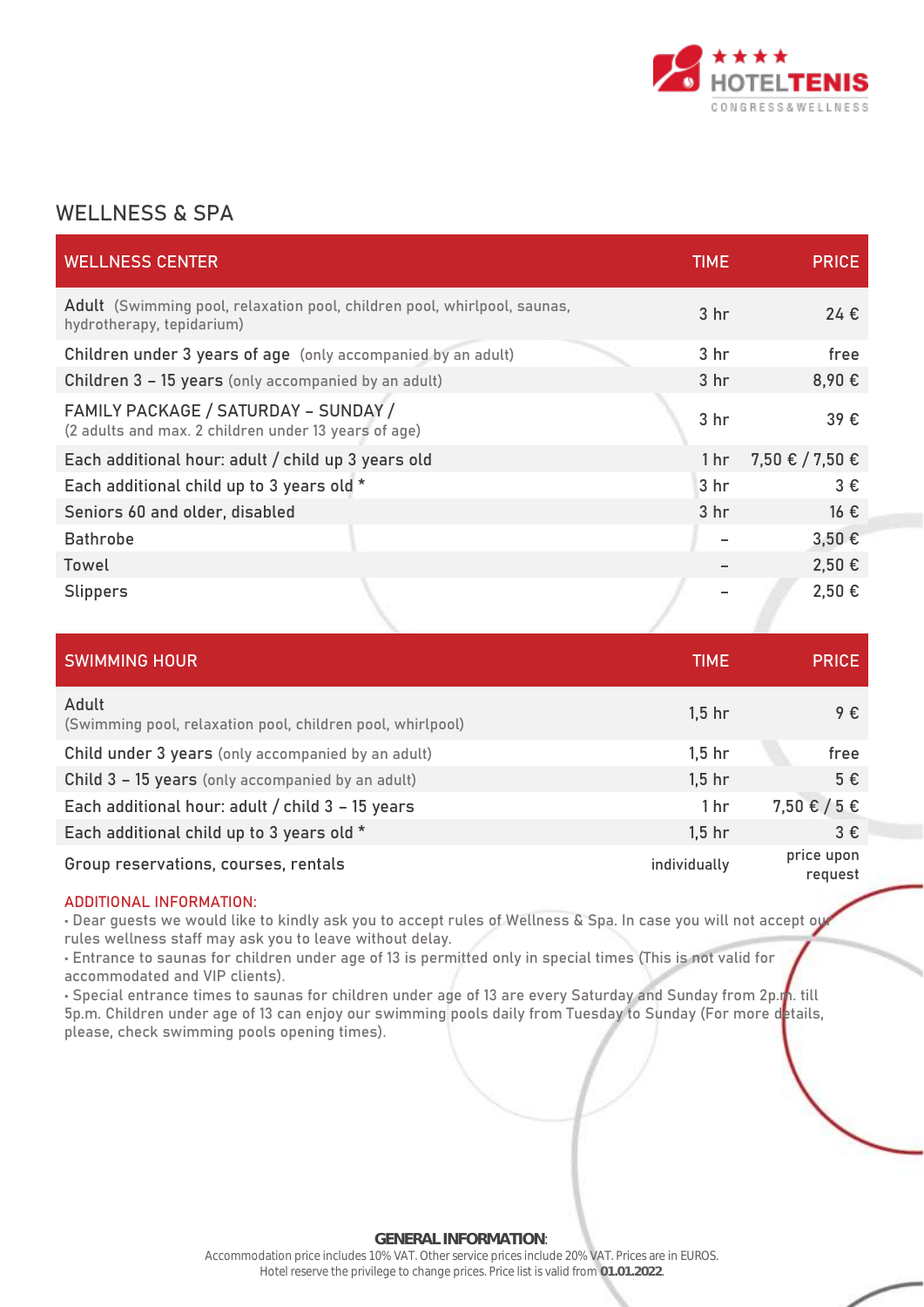

## **MASSAGE**

| <b>WELLNESS SERVICES</b>                             | <b>TIME</b>              | <b>PRICE</b>      |
|------------------------------------------------------|--------------------------|-------------------|
| Classical massage                                    |                          |                   |
| · back, neck / lower limbs                           | 30 min / 30 min          | 19 € / 19 €       |
| · back, neck, lower limbs                            | 45 min                   | 26€               |
| · back, neck, lower and upper limbs                  | <b>60 min</b>            | 37€               |
| <b>Classical AROMA massage</b>                       |                          |                   |
| · back, neck / lower limbs                           | 30 min / 30 min          | 25 € / 25 €       |
| · back, neck, lower limbs                            | 45 min                   | 36€               |
| · back, neck, lower and upper limbs                  | <b>60 min</b>            | 47€               |
| • feet                                               | 20 min                   | 20€               |
| Sports massage                                       |                          |                   |
| · lower and upper limbs                              | $10$ min                 | 10 €              |
| $\cdot$ back                                         | $15 \text{ min}$         | 15 €              |
| Reflexology massage (feet)                           | 20 min                   | $16 \text{ } \in$ |
| Honey detox massage (back, neck)                     | $20$ min                 | 15 €              |
| Vacuum massage (Cupping)                             | 20 min / 30 min / 40 min | 20 € / 25€ / 35 € |
| Chocolate massage (peeling, massage, pack)           | <b>90 min</b>            | 52€               |
| Hot (lava) stones massage                            | 60 min / 90 min          | 52 € / 70 €       |
| Scented candle massage (back, neck)                  | $25$ min                 | 20€               |
| Massage for mothers-to-be (back, neck, lower limbs)  | 25 min                   | 23€               |
| Massage with natural lava shells                     |                          |                   |
| · application method: warm                           | <b>60 min</b>            | 55€               |
| · application method: cold                           | <b>60 min</b>            | 55€               |
| · application method: combination                    | <b>60 min</b>            | 55€               |
| Facial massage                                       |                          |                   |
| • classical                                          | 20 min                   | 9€                |
| · with 24 carat gold oil                             | 20 min                   | $14 \epsilon$     |
| - with 24 carat gold oil and mask with 24 carat gold | 40 min                   | 25€               |
| Anti-cellulite massage                               |                          |                   |
| · with special shells - scallop                      | 20 min                   | 19E               |
| · with silicone cupping                              | <b>60 min</b>            | 50€               |
| <b>PACK THERAPY</b>                                  |                          |                   |

| <b>WELLNESS SERVICES</b> | <b>TIME</b>      | <b>PRICE</b>      |
|--------------------------|------------------|-------------------|
| Peat pack                | 25 min           | 7 €               |
| Beeswax pack             | $25 \text{ min}$ | 7€                |
| Paraffin - hands         | $25 \text{ min}$ | $10 \text{ } \in$ |

**GENERAL INFORMATION**:

Accommodation price includes 10% VAT. Other service prices include 20% VAT. Prices are in EUROS. Hotel reserve the privilege to change prices. Price list is valid from **01.01.2022**.